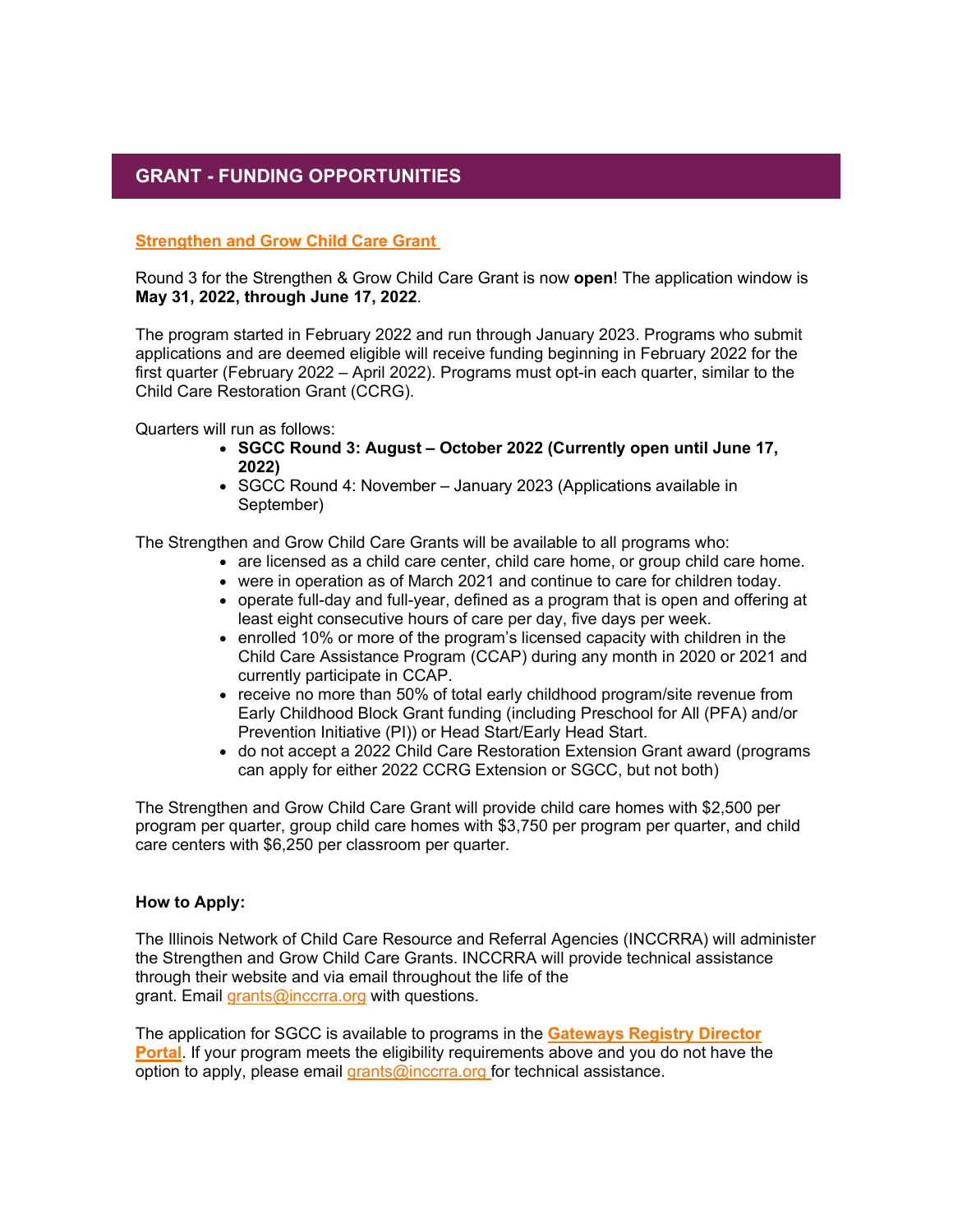## **[LEARN MORE](https://urldefense.proofpoint.com/v2/url?u=https-3A__www.ilgateways.com_financial-2Dopportunities_strengthen-2Dand-2Dgrow-2Dchild-2Dcare-2Dgrants&d=DwMFaQ&c=euGZstcaTDllvimEN8b7jXrwqOf-v5A_CdpgnVfiiMM&r=gDOaVm5AUM5na5jHJ1HiJA&m=pd24isstHAN93X2n1R6BfEsiVjE1WlXv5gzRuQYapRU&s=SqzZ-xs9nnLl3hXEHBs0vaK_3TbXdlSuWZYt03-uhyI&e=)**

#### **[Grants to Local Early Childhood Collaborations](https://urldefense.proofpoint.com/v2/url?u=https-3A__www.birthtofiveil.com_grants&d=DwMFaQ&c=euGZstcaTDllvimEN8b7jXrwqOf-v5A_CdpgnVfiiMM&r=gDOaVm5AUM5na5jHJ1HiJA&m=pd24isstHAN93X2n1R6BfEsiVjE1WlXv5gzRuQYapRU&s=sZ8_wWBmaSIc5tUNd_6CZ21vnj9v7n-jdi560q0sja8&e=)**

#### **Background**

In Spring of 2021, the Governor's Commission on Equitable Early Childhood Education and [Care Funding](https://urldefense.proofpoint.com/v2/url?u=https-3A__www2.illinois.gov_sites_OECD_Pages_Governor-27s-2DEarly-2DChildhood-2DFunding-2DCommission.aspx&d=DwMFaQ&c=euGZstcaTDllvimEN8b7jXrwqOf-v5A_CdpgnVfiiMM&r=gDOaVm5AUM5na5jHJ1HiJA&m=pd24isstHAN93X2n1R6BfEsiVjE1WlXv5gzRuQYapRU&s=QvZ74bUCB-X06Z4STVg_4mq0ZonRCXOgI8JD61Iji74&e=) made several bold recommendations on the funding goals and mechanisms to provide more equitable access to high-quality Early Childhood Education and Care (ECEC) services within the State.

#### **Amount Available**

- \$3 million funding available for FY23
- \$2.5 million in Implementation Grants for existing local Illinois early childhood collaborations
- \$500,000 in Planning Grants to establish new local Illinois early childhood collaborations (coming Fall 2022)

#### **Implementation Grant Details**

Up to \$80,000 per collaboration for Year 1 with the option to seek renewal funding for two additional years. Renewals and renewal amounts are contingent upon funding. Existing local early childhood collaborations must use these grant funds toward strategies to increase enrollment in ECEC programs and services.

The deadline for submission is 11 p.m. on July 22, 2022.

A selection panel will review and score all completed submissions. Grant awards will be prioritized toward collaborations serving: young children living in poverty, children of color, households with limited English proficiency, areas of high social vulnerability (as determined by the [Social Vulnerability Index, or SVI\)](https://urldefense.proofpoint.com/v2/url?u=https-3A__www.atsdr.cdc.gov_placeandhealth_svi_fact-5Fsheet_fact-5Fsheet.html&d=DwMFaQ&c=euGZstcaTDllvimEN8b7jXrwqOf-v5A_CdpgnVfiiMM&r=gDOaVm5AUM5na5jHJ1HiJA&m=pd24isstHAN93X2n1R6BfEsiVjE1WlXv5gzRuQYapRU&s=--WCiqLuwVpJvvy5AVCSd5Cyk6iMDXk47f2UuQ3PqJ8&e=), and areas designated as high risk according to the [Illinois Home Visiting: 2020 Statewide Needs Assessment Update Report to the Health](https://urldefense.proofpoint.com/v2/url?u=https-3A__cprd.illinois.edu_files_2020_12_Illinois-2DHV-2DNeeds-2DAssessment-2DReport-2DCPRD-2D2020.pdf&d=DwMFaQ&c=euGZstcaTDllvimEN8b7jXrwqOf-v5A_CdpgnVfiiMM&r=gDOaVm5AUM5na5jHJ1HiJA&m=pd24isstHAN93X2n1R6BfEsiVjE1WlXv5gzRuQYapRU&s=N7PjeR764rhP1grXVlRm6ELW-PFUeR7CcCwTO2gSabg&e=)  [Resources and Services Administration.](https://urldefense.proofpoint.com/v2/url?u=https-3A__cprd.illinois.edu_files_2020_12_Illinois-2DHV-2DNeeds-2DAssessment-2DReport-2DCPRD-2D2020.pdf&d=DwMFaQ&c=euGZstcaTDllvimEN8b7jXrwqOf-v5A_CdpgnVfiiMM&r=gDOaVm5AUM5na5jHJ1HiJA&m=pd24isstHAN93X2n1R6BfEsiVjE1WlXv5gzRuQYapRU&s=N7PjeR764rhP1grXVlRm6ELW-PFUeR7CcCwTO2gSabg&e=)

Example allowable expenses are provided below. This list is not intended to be exhaustive.

- Staffing
- Coordinated intake and referral systems
- Mileage reimbursement for staff
- Convening stakeholders
- Translation

This is not a grant meant for individual child care providers, homes, or centers. Please see the Strengthen and Grow Child Care Grants program, outlined above, if interested.

## **Eligibility and Requirements**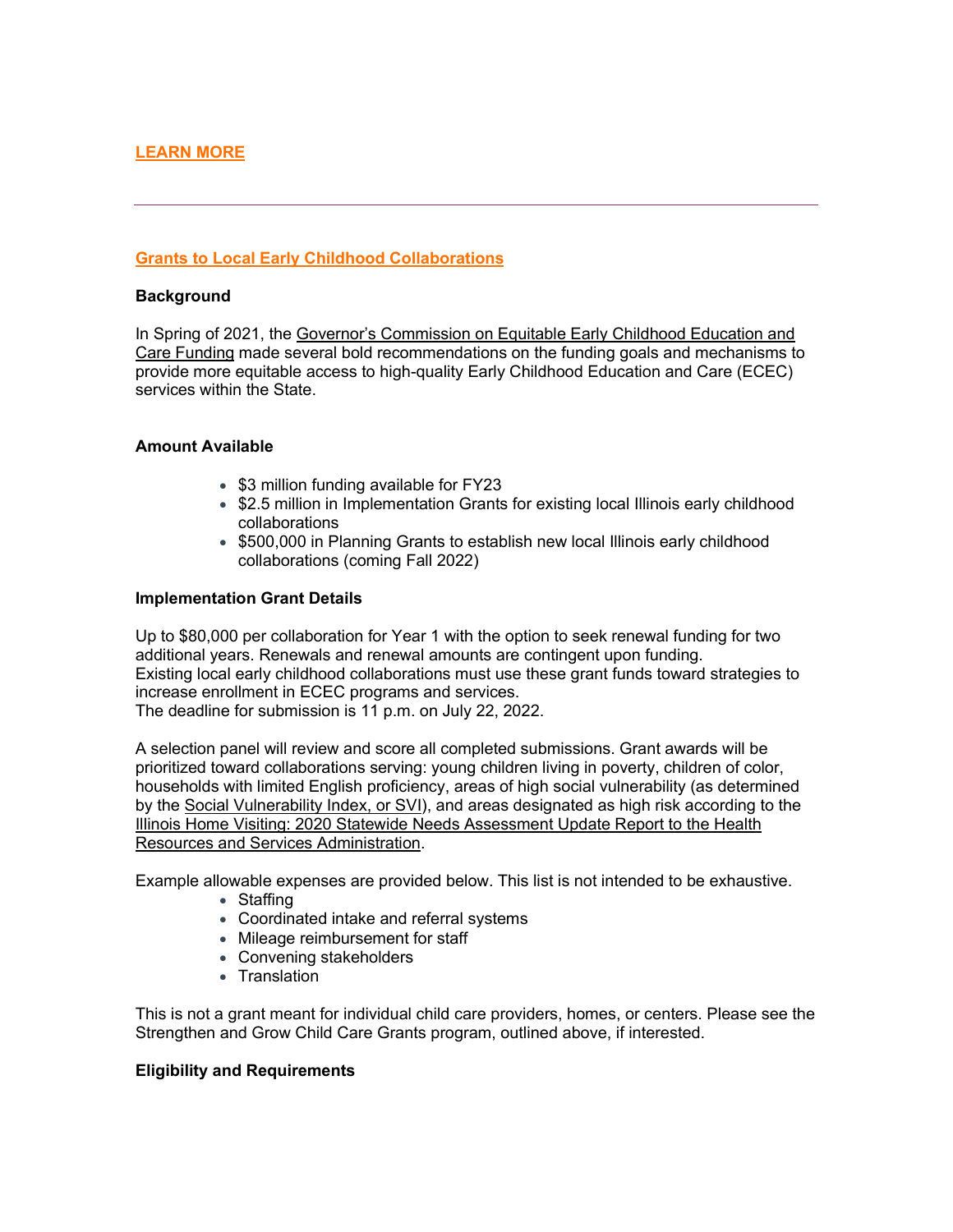- Applicant must be **[GATA certified](https://urldefense.proofpoint.com/v2/url?u=https-3A__www2.illinois.gov_sites_GATA_Pages_default.aspx&d=DwMFaQ&c=euGZstcaTDllvimEN8b7jXrwqOf-v5A_CdpgnVfiiMM&r=gDOaVm5AUM5na5jHJ1HiJA&m=pd24isstHAN93X2n1R6BfEsiVjE1WlXv5gzRuQYapRU&s=Ux9R8aUv_s8BvZjz6SuVyWCwhY72PUvUpHQywNfTmXM&e=)**, per IDHS requirement
- Applicant must be an established Illinois early childhood collaboration
- Collaborations may work at hyperlocal to multi-county level (i.e., areas served may include neighborhoods, towns, cities, county/counties)
- Applicant must be a legal entity and have the capacity to serve and implement state funds
- Applicant is not required to hold  $501(c)(3)$  status
- Applicant must be in good standing with the state of Illinois
- Applicant must have a [Unique Entity Identifier \(UEI\)](https://urldefense.proofpoint.com/v2/url?u=https-3A__sam.gov_content_entity-2Dregistration&d=DwMFaQ&c=euGZstcaTDllvimEN8b7jXrwqOf-v5A_CdpgnVfiiMM&r=gDOaVm5AUM5na5jHJ1HiJA&m=pd24isstHAN93X2n1R6BfEsiVjE1WlXv5gzRuQYapRU&s=4pS5NbKIrxf9o2Hgy6uz2cw25F42xn6sO21ChAKi7Uo&e=)
- All Our Kids Network grantees are not eligible as grantees
- Child Care Resource & Referral Agencies are not eligible as grantees
- Applicant must provide matching funds

Year 1 – 10% may be in-kind and/or cash

Year 2 (if renewed) – 20%, of which 10% may be in-kind

Year 3 (if renewed) – 25%, of which 5% may be in-kind

## **[LEARN MORE](https://urldefense.proofpoint.com/v2/url?u=https-3A__www.birthtofiveil.com_grants&d=DwMFaQ&c=euGZstcaTDllvimEN8b7jXrwqOf-v5A_CdpgnVfiiMM&r=gDOaVm5AUM5na5jHJ1HiJA&m=pd24isstHAN93X2n1R6BfEsiVjE1WlXv5gzRuQYapRU&s=sZ8_wWBmaSIc5tUNd_6CZ21vnj9v7n-jdi560q0sja8&e=)**

## **[Applications Open for Racial Equity Capital Fund](https://urldefense.proofpoint.com/v2/url?u=https-3A__therockcreekgroup.com_news_racial-2Dequity-2Dcapital-2Dfund_-3Futm-5Fcampaign-3DThe-2520Wavelength-26utm-5Fmedium-3Demail-26-5Fhsmi-3D212185517-26-5Fhsenc-3Dp2ANqtz-2D-5FFaBjfBYqOaqUkx3tmr-2DWoHTWVKZKVgWJSl8Y3p3F6l9hFlVdHsBZcqY9269IsW5H1Iqybfrntsw6QRqKcKDYzoRbL0Rououg2LNfWktZp-5FmC9Hh0-26utm-5Fcontent-3D212185517-26utm-5Fsource-3Dhs-5Femail&d=DwMFaQ&c=euGZstcaTDllvimEN8b7jXrwqOf-v5A_CdpgnVfiiMM&r=gDOaVm5AUM5na5jHJ1HiJA&m=pd24isstHAN93X2n1R6BfEsiVjE1WlXv5gzRuQYapRU&s=lK_2axdN14eUDucAQgXpxKsJbuv2oVJyxgJxwpvyY-A&e=)**

Last fall, Exelon, in partnership with the Exelon Foundation, established the \$36 million Racial Equity Capital Fund. The fund is managed by RockCreek, one of the world's largest diverse owned global investment firms. It will help minority-owned businesses in our service areas to grow, create additional jobs and reinvest in their communities.

Applications are now open for the fund. Estimated loan amounts are up to \$300,000 and equity investments up to nearly \$1 million. Employees' family members are not eligible to apply, but please share the news with your neighbors, friends or business owners in your community.

You can direct interested businesses to **submit [an application](https://urldefense.proofpoint.com/v2/url?u=https-3A__content.exeloncorp.com_e3t_Ctc_RC-2B113_c2JpM04_VW-2Dd8J4QPSSqW2txFWZ8WBDjsW37H-5FhZ4JKcmWN5l4bj-5F3q3n-5FV1-2DWJV7CgQSTW2QyHqp3n6LR7W4nbtXV29pS-2D2W9bcrk644-2Dh6GW3d7L-2DS5BrsclW4q5BPn5blsFyW7qQgj85Kd1yVN4GJ84k-5FhZ09W2pQBYG5FdRpTV88nHB113QxwN73-2DtQvjTCK0N5nNSD7pRWbcW2t-2DF4s243V3MVyRrJ14TNnNCW5CjN4c2YgY5qW4NZKX-2D8XBKt6W1GDPYY8vyj8lW4DFKy94qq3vRW484kDc8rH3g6Mz-2DZbjP-2DZ0QW2hV1wC2Q7t-5FRW4Mhq9h30r5YwN8cfVscTSp1FW8Bhnk23cMzwKW816b6d21rnJmW163R2N1Brd0PW2dxxbh56xj1h3jkw1&d=DwMFAg&c=euGZstcaTDllvimEN8b7jXrwqOf-v5A_CdpgnVfiiMM&r=uKPpZD7dlvDhrm2DqDE8-g&m=tbtoRqhqsFk9wcqYLZeNFaOdUCvgtcLK5UcozVAQQ_k&s=AhS8-fFLHL5Pnh9vyeG7oujgywVLt9sF3jr0Xd_qxVM&e=)** or contact RockCreek at [RECFInquiries@therockcreekgroup.com](mailto:RECFInquiries@therockcreekgroup.com) for more information.

**[Verizon Small Business Digital Ready](https://urldefense.proofpoint.com/v2/url?u=https-3A__www.verizon.com_about_responsibility_digital-2Dinclusion_small-2Dbusiness-2Dtraining-3Futm-5Fsource-3Dnext-2Dstreet-26utm-5Fmedium-3Dpartner-26utm-5Fcampaign-3Ddigital-2Dready-2Dlaunch-26utm-5Fcontent-3Dcook-2Dcounty-26utm-5Fterm-3Dplatform-2Dnational&d=DwMFaQ&c=euGZstcaTDllvimEN8b7jXrwqOf-v5A_CdpgnVfiiMM&r=gDOaVm5AUM5na5jHJ1HiJA&m=pd24isstHAN93X2n1R6BfEsiVjE1WlXv5gzRuQYapRU&s=cgc0RKwwViq-cEYcAC507MXjjDtt9PL8vxLLepRQFOY&e=)**, a free online learning program to help small businesses like yours succeed. By joining the free program, you'll not only get access to courses, live coaching sessions, and invaluable learning materials, but can also qualify to apply for an exclusive pool of **\$10,000** small business grants.

With the partnership between [Next Street](https://urldefense.proofpoint.com/v2/url?u=https-3A__nextstreet.com_&d=DwMFaQ&c=euGZstcaTDllvimEN8b7jXrwqOf-v5A_CdpgnVfiiMM&r=gDOaVm5AUM5na5jHJ1HiJA&m=pd24isstHAN93X2n1R6BfEsiVjE1WlXv5gzRuQYapRU&s=POrCkVof3dePGk3ATo6FlNy8VfyrTyzFfpNxGP8VTDQ&e=) and [LISC,](https://urldefense.proofpoint.com/v2/url?u=https-3A__www.lisc.org_&d=DwMFaQ&c=euGZstcaTDllvimEN8b7jXrwqOf-v5A_CdpgnVfiiMM&r=gDOaVm5AUM5na5jHJ1HiJA&m=pd24isstHAN93X2n1R6BfEsiVjE1WlXv5gzRuQYapRU&s=zDuFAvx05hk1dl07GJRuaowwscdghEfmFoTdT8yVrsA&e=) Verizon has committed over \$1M in small business grants for 2022 and opportunities to apply will be available throughout the year. To unlock the application for the current round of grant funding, [register](https://urldefense.proofpoint.com/v2/url?u=https-3A__www.verizon.com_about_responsibility_digital-2Dinclusion_small-2Dbusiness-2Dtraining-3Futm-5Fsource-3Dnext-2Dstreet-26utm-5Fmedium-3Dpartner-26utm-5Fcampaign-3Ddigital-2Dready-2Dlaunch-26utm-5Fcontent-3Dcook-2Dcounty-26utm-5Fterm-3Dplatform-2Dnational&d=DwMFAg&c=euGZstcaTDllvimEN8b7jXrwqOf-v5A_CdpgnVfiiMM&r=yvexZOf1PjW9KHIyzTGBwRPydsLspvPf9BOdPsYSeWA&m=zZigjWOQJKf9K3THZtJdfCkAwjoZ3kZoLhjeZHeZFGA&s=tj5tW1no-uQA89-GHO0yryAw_6UrLD-yQbkJPKyR2G8&e=) on Verizon Small Business Digital Ready and complete two courses or live coaching events.

**Applications opened on April 25, 2022 and close on June 30, 2022**. All applicants will be notified about whether or not they have been selected to receive grant funding by July 11, 2022.

## **[Register Today](https://urldefense.proofpoint.com/v2/url?u=https-3A__www.verizon.com_about_responsibility_digital-2Dinclusion_small-2Dbusiness-2Dtraining-3Futm-5Fsource-3Dnext-2Dstreet-26utm-5Fmedium-3Dpartner-26utm-5Fcampaign-3Ddigital-2Dready-2Dlaunch-26utm-5Fcontent-3Dcook-2Dcounty-26utm-5Fterm-3Dplatform-2Dnational&d=DwMFAg&c=euGZstcaTDllvimEN8b7jXrwqOf-v5A_CdpgnVfiiMM&r=yvexZOf1PjW9KHIyzTGBwRPydsLspvPf9BOdPsYSeWA&m=zZigjWOQJKf9K3THZtJdfCkAwjoZ3kZoLhjeZHeZFGA&s=tj5tW1no-uQA89-GHO0yryAw_6UrLD-yQbkJPKyR2G8&e=)**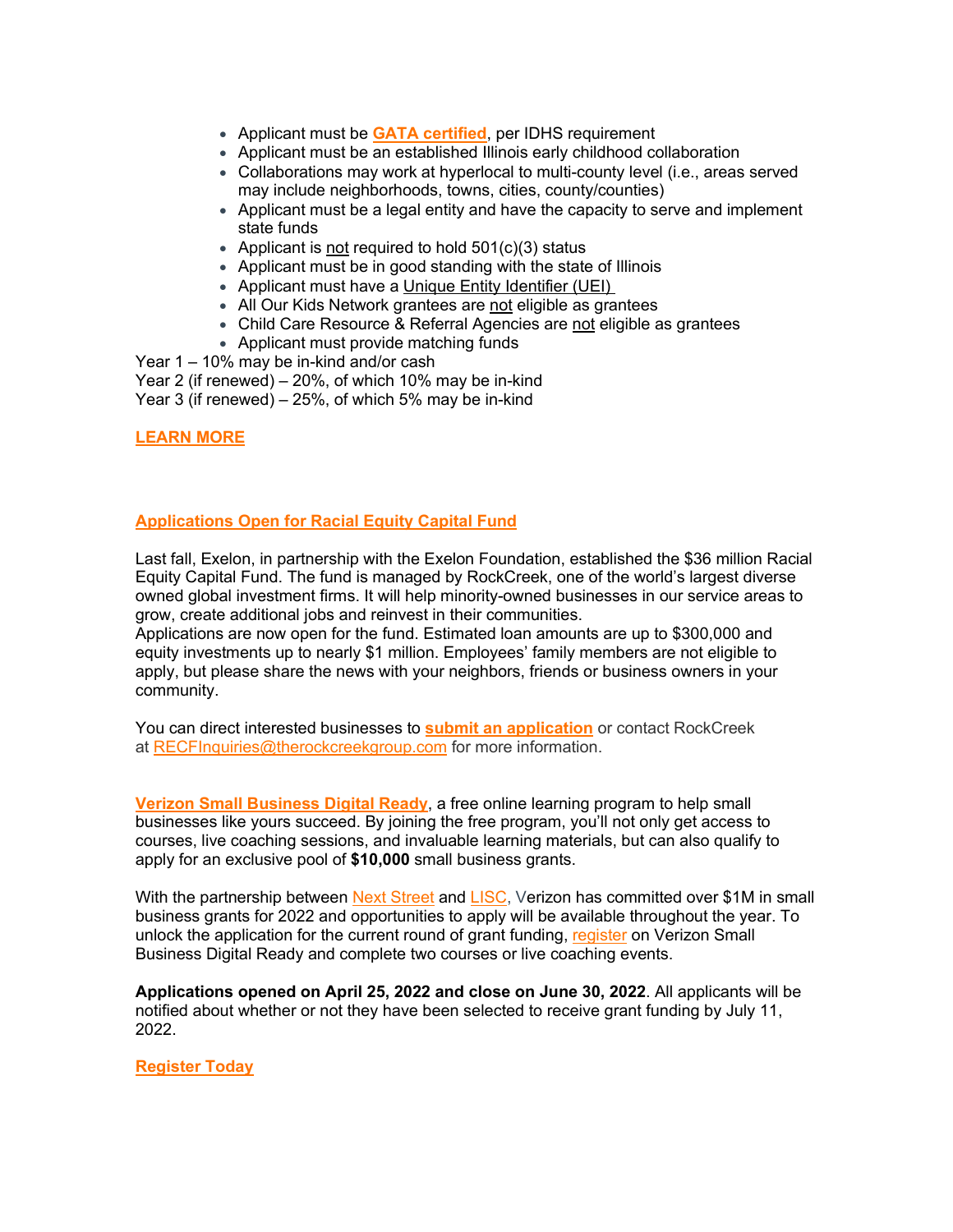**[Small Business Improvement Fund](https://urldefense.proofpoint.com/v2/url?u=https-3A__somercor.com_sbif_&d=DwMFaQ&c=euGZstcaTDllvimEN8b7jXrwqOf-v5A_CdpgnVfiiMM&r=gDOaVm5AUM5na5jHJ1HiJA&m=pd24isstHAN93X2n1R6BfEsiVjE1WlXv5gzRuQYapRU&s=1ImU45AF10KKaZS23w9Fx2n8WUKSGT5OcZ4N-laVzg0&e=)**, Executed by City of Chicago and SomerCor

The City of Chicago's Small Business Improvement Fund provides small businesses with reimbursable grants for permanent building improvement costs.

## *Eligibility*

- Commercial and industrial business located in Chicago's TIF districts
- Industrial businesses must have 200 or fewer employees
- Commercial businesses must gross average annual sales under \$9M for the prior 3 years

## **Application Deadline**: Determined by TIF districts – **[LEARN MORE](https://urldefense.proofpoint.com/v2/url?u=https-3A__somercor.com_sbif_&d=DwMFaQ&c=euGZstcaTDllvimEN8b7jXrwqOf-v5A_CdpgnVfiiMM&r=gDOaVm5AUM5na5jHJ1HiJA&m=pd24isstHAN93X2n1R6BfEsiVjE1WlXv5gzRuQYapRU&s=1ImU45AF10KKaZS23w9Fx2n8WUKSGT5OcZ4N-laVzg0&e=)**

## **[Upskilling Grant - Association of Women's Business Centers with generous funding](https://urldefense.proofpoint.com/v2/url?u=https-3A__awbc.smapply.org_prog_2022_&d=DwMFaQ&c=euGZstcaTDllvimEN8b7jXrwqOf-v5A_CdpgnVfiiMM&r=gDOaVm5AUM5na5jHJ1HiJA&m=pd24isstHAN93X2n1R6BfEsiVjE1WlXv5gzRuQYapRU&s=iBuEd595GIFswUbQxi6L1wMx6TbBhfg4m9RZI8VgwPU&e=)  [provided by AARP Foundation](https://urldefense.proofpoint.com/v2/url?u=https-3A__awbc.smapply.org_prog_2022_&d=DwMFaQ&c=euGZstcaTDllvimEN8b7jXrwqOf-v5A_CdpgnVfiiMM&r=gDOaVm5AUM5na5jHJ1HiJA&m=pd24isstHAN93X2n1R6BfEsiVjE1WlXv5gzRuQYapRU&s=iBuEd595GIFswUbQxi6L1wMx6TbBhfg4m9RZI8VgwPU&e=)**

The AWBC works to secure economic justice and entrepreneurial opportunities for women by supporting and sustaining a national network of more than 100 Women's Business Centers (WBC). WBCs help women succeed in business by providing training, mentoring, business development, and financing opportunities to nearly 200,000 women entrepreneurs each year. – **[LEARN MORE](https://urldefense.proofpoint.com/v2/url?u=https-3A__awbc.smapply.org_&d=DwMFaQ&c=euGZstcaTDllvimEN8b7jXrwqOf-v5A_CdpgnVfiiMM&r=gDOaVm5AUM5na5jHJ1HiJA&m=pd24isstHAN93X2n1R6BfEsiVjE1WlXv5gzRuQYapRU&s=cpFVzQbNh6Mxgz6OdjCpNqJNKPGLhPCGmBgznf4W_Qc&e=)**

**Application Deadline**: Funds will be awarded on a first-come, first-serve basis so be sure to apply early. If you have questions, please contact [info@awbc.org.](mailto:info@awbc.org)

## **[High Road Kitchens](https://urldefense.proofpoint.com/v2/url?u=https-3A__docs.google.com_forms_d_e_1FAIpQLSdPUZZJg0pR2aM3JqCjYgE73obEkqKwFvyFF4s-5FY8QNOMsdgQ_viewform&d=DwMFaQ&c=euGZstcaTDllvimEN8b7jXrwqOf-v5A_CdpgnVfiiMM&r=gDOaVm5AUM5na5jHJ1HiJA&m=pd24isstHAN93X2n1R6BfEsiVjE1WlXv5gzRuQYapRU&s=ft6mfF6itoXr2FudS_kvLJO1EZVd5fcIBg7K9ymBfNs&e=)**, Executed by One Fair Wage and City of Chicago

One Fair Wage in partnership with the City of Chicago has launched the High Road Kitchens program, offering grants between \$10,000 and \$30,000 to Chicago restaurants. – **[APPLY](https://urldefense.proofpoint.com/v2/url?u=https-3A__docs.google.com_forms_d_e_1FAIpQLSdPUZZJg0pR2aM3JqCjYgE73obEkqKwFvyFF4s-5FY8QNOMsdgQ_viewform&d=DwMFaQ&c=euGZstcaTDllvimEN8b7jXrwqOf-v5A_CdpgnVfiiMM&r=gDOaVm5AUM5na5jHJ1HiJA&m=pd24isstHAN93X2n1R6BfEsiVjE1WlXv5gzRuQYapRU&s=ft6mfF6itoXr2FudS_kvLJO1EZVd5fcIBg7K9ymBfNs&e=)  [HERE](https://urldefense.proofpoint.com/v2/url?u=https-3A__docs.google.com_forms_d_e_1FAIpQLSdPUZZJg0pR2aM3JqCjYgE73obEkqKwFvyFF4s-5FY8QNOMsdgQ_viewform&d=DwMFaQ&c=euGZstcaTDllvimEN8b7jXrwqOf-v5A_CdpgnVfiiMM&r=gDOaVm5AUM5na5jHJ1HiJA&m=pd24isstHAN93X2n1R6BfEsiVjE1WlXv5gzRuQYapRU&s=ft6mfF6itoXr2FudS_kvLJO1EZVd5fcIBg7K9ymBfNs&e=)**

## *Eligibility*

- Restaurant located in Chicago
- Annual revenue of under \$3 million
- Experienced financial loss due to COVID-19 totaling 25% of annual revenue

## **Application Deadline:** Rolling basis

## **[DishRoulette Kitchen \\$1k Campaign](https://urldefense.proofpoint.com/v2/url?u=https-3A__www.dishroulettekitchen.com_apply&d=DwMFaQ&c=euGZstcaTDllvimEN8b7jXrwqOf-v5A_CdpgnVfiiMM&r=gDOaVm5AUM5na5jHJ1HiJA&m=pd24isstHAN93X2n1R6BfEsiVjE1WlXv5gzRuQYapRU&s=yukQJIU54TSPIxdIMcHll9bUWf0xmlIL33HndL_LTdc&e=)**

Recipients will be selected via a scoring system based on TEAM, NEED, and GROWTH. **[Click Here for Further Details.](https://urldefense.proofpoint.com/v2/url?u=https-3A__www.dishroulettekitchen.com_faq&d=DwMFaQ&c=euGZstcaTDllvimEN8b7jXrwqOf-v5A_CdpgnVfiiMM&r=gDOaVm5AUM5na5jHJ1HiJA&m=pd24isstHAN93X2n1R6BfEsiVjE1WlXv5gzRuQYapRU&s=f4Ut0YEThNUn8pcuhIGytn03yqTroWXWUfHrMsQSMuQ&e=)**

Grant funds must be used for working capital (payroll, rent, contractors, insurance, taxes, etc.)

**[Frequently Asked Questions](https://urldefense.proofpoint.com/v2/url?u=https-3A__www.dishroulettekitchen.com_faq&d=DwMFaQ&c=euGZstcaTDllvimEN8b7jXrwqOf-v5A_CdpgnVfiiMM&r=gDOaVm5AUM5na5jHJ1HiJA&m=pd24isstHAN93X2n1R6BfEsiVjE1WlXv5gzRuQYapRU&s=f4Ut0YEThNUn8pcuhIGytn03yqTroWXWUfHrMsQSMuQ&e=)**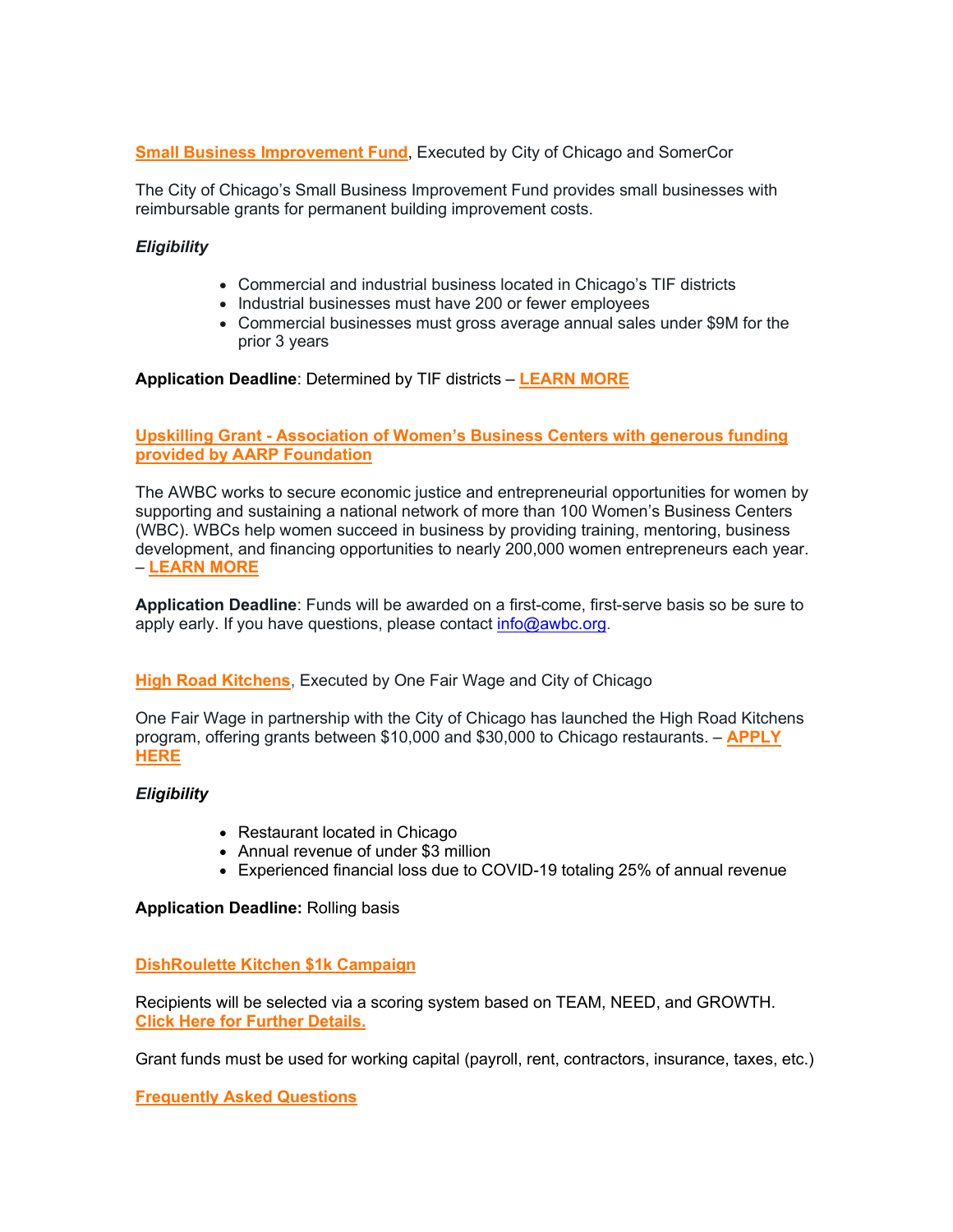Submit Questions to the DishRoulette Kitchen Grant team via these links: **[English](https://urldefense.proofpoint.com/v2/url?u=https-3A__www.dishroulettekitchen.com_contact-2Dus&d=DwMFaQ&c=euGZstcaTDllvimEN8b7jXrwqOf-v5A_CdpgnVfiiMM&r=gDOaVm5AUM5na5jHJ1HiJA&m=pd24isstHAN93X2n1R6BfEsiVjE1WlXv5gzRuQYapRU&s=eYzy-gc3cnOZJhtcOMLBJKmQcX7YB25zsoU4xgZKFQU&e=)** [Spanish](https://urldefense.proofpoint.com/v2/url?u=https-3A__www.dishroulettekitchen.com_contact-2Dus-2Dspanish&d=DwMFaQ&c=euGZstcaTDllvimEN8b7jXrwqOf-v5A_CdpgnVfiiMM&r=gDOaVm5AUM5na5jHJ1HiJA&m=pd24isstHAN93X2n1R6BfEsiVjE1WlXv5gzRuQYapRU&s=sdvQh7kgoL6HAxlTq3-BIXHrJsXcSZ_0j8U_8DX2g8A&e=)

Chicago's **[Small Business Resource Navigators](https://urldefense.proofpoint.com/v2/url?u=https-3A__www.chicago.gov_content_dam_city_depts_bacp_general_COVID-2D19_20200414covid19bacpsmallbusinessresourcenavigatorsflyer.pdf&d=DwMFaQ&c=euGZstcaTDllvimEN8b7jXrwqOf-v5A_CdpgnVfiiMM&r=gDOaVm5AUM5na5jHJ1HiJA&m=pd24isstHAN93X2n1R6BfEsiVjE1WlXv5gzRuQYapRU&s=A2T7JUj82bCma8DcST7hH9fiKNwQBjoPLYWOkvezaPk&e=)** can provide assistance for this program and other financial opportunities.

## *Eligibility*

- Located in Chicagoland area
- Majority Minority-Owned
- Less than \$500,000 annual revenue
- In business for at least one year
- 25% decrease in revenue due to COVID-19

#### *Required Documents*

- All winning applicants will be asked to provide the following documents before receiving funds (clear and legible pictures will be accepted):
- A business bank statement that includes the business address and business name
- A valid business license
- A valid identification card (Driver's License, State ID, CityKey, Consular ID, Passport, or other form of identification)
	- Undocumented immigrants and green card holders who own businesses are welcome to apply.
- A completed W9 form (access a **[fillable form here](https://urldefense.proofpoint.com/v2/url?u=https-3A__www.irs.gov_pub_irs-2Dpdf_fw9.pdf&d=DwMFaQ&c=euGZstcaTDllvimEN8b7jXrwqOf-v5A_CdpgnVfiiMM&r=gDOaVm5AUM5na5jHJ1HiJA&m=pd24isstHAN93X2n1R6BfEsiVjE1WlXv5gzRuQYapRU&s=nrbMUe_IdgcRyi1RodefnDZiz660XJntBlisb04N158&e=)**)

## **[Chicago Recovery Grant Application for Community Development](https://urldefense.proofpoint.com/v2/url?u=https-3A__www.chicago.gov_city_en_depts_dcd_provdrs_ec-5Fdev_svcs_chicago-2Drecovery-2Dgrant-2Dapplication.html&d=DwMFaQ&c=euGZstcaTDllvimEN8b7jXrwqOf-v5A_CdpgnVfiiMM&r=gDOaVm5AUM5na5jHJ1HiJA&m=pd24isstHAN93X2n1R6BfEsiVjE1WlXv5gzRuQYapRU&s=c0nIYGOI2Xnlps_kXER-sGeXeoMzT0oT7MCvvQSntW8&e=)**

The City of Chicago and Mayor Lori E. Lightfoot are committed to strengthening local business corridors and enhancing neighborhood vitality. Throughout 2021, the Department of Planning and Development (DPD) has supported a diverse set of projects that brought more than \$500 million in development investment to Chicago's neighborhoods.

The Chicago Recovery Plan provides additional opportunities for the City to invest in catalytic local development, expanding upon DPD's existing investments and support. DPD is now accepting applications for grant funding to support local commercial, mixed-use, and light manufacturing development. All are welcome to apply. City staff will prioritize projects in areas of Chicago where there is a history of disinvestment or limited private investment.

## *Eligibility*

- Grant funding can be used for pre-development, construction, or renovation costs for permanent capital improvement projects.
- Open to community developers, business owners and entrepreneurs, and property owners. Site control is preferred, but not required.
- Residential-only development is not eligible, but mixed-use projects are eligible. Further funding opportunities for residential projects are expected to be announced in Q1 2022.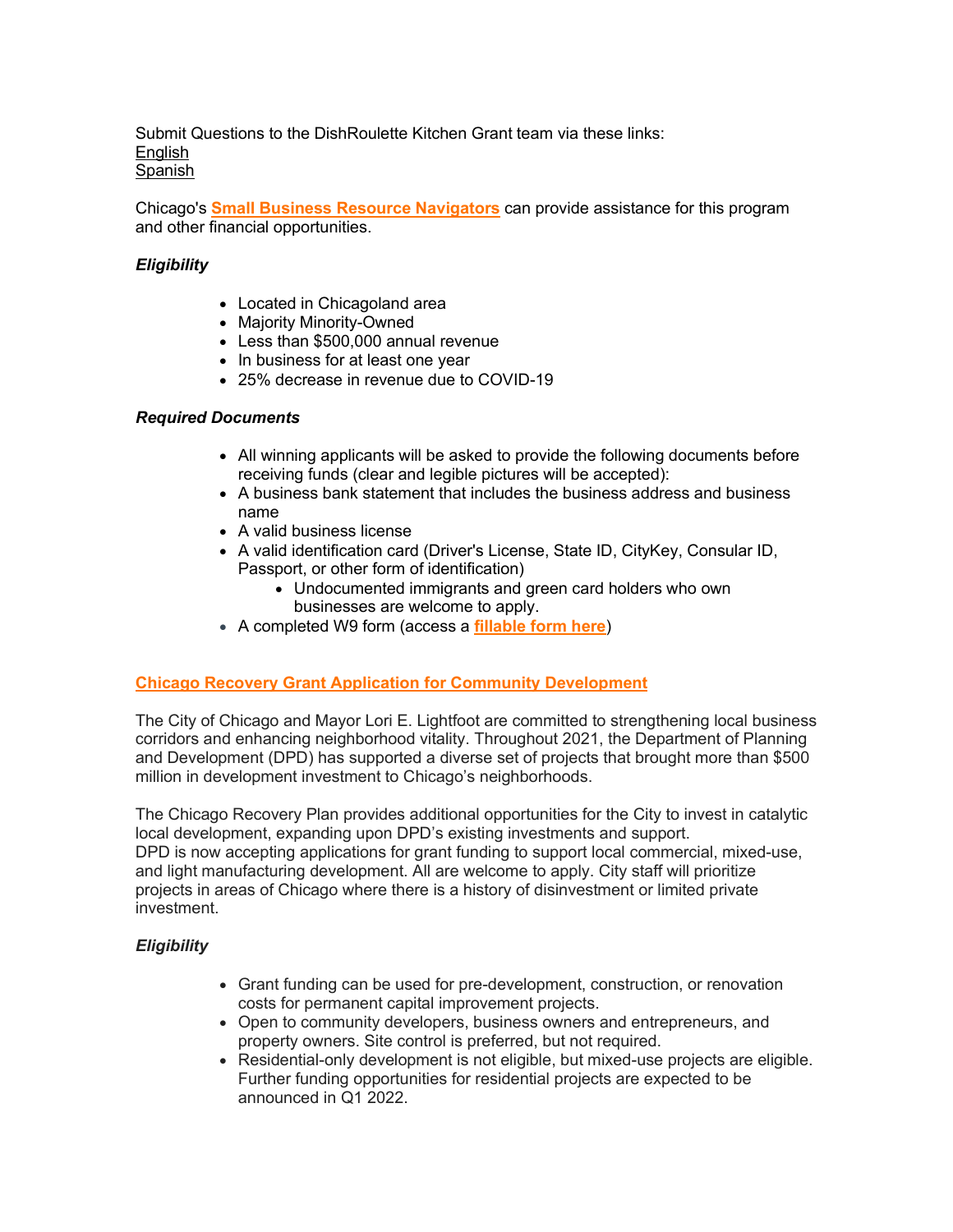- Priority will be given to catalytic projects with a strong local impact, that are able to leverage local talents, capacities, and institutions to strengthen and contribute to the community.
- Applicants from all areas of Chicago are eligible to apply. Priority will be given for projects in historically disinvested areas as well as projects that build upon existing efforts, such as Mayor Lightfoot's [INVEST South/West initiative](https://urldefense.proofpoint.com/v2/url?u=https-3A__www.chicago.gov_investsw&d=DwMFaQ&c=euGZstcaTDllvimEN8b7jXrwqOf-v5A_CdpgnVfiiMM&r=gDOaVm5AUM5na5jHJ1HiJA&m=pd24isstHAN93X2n1R6BfEsiVjE1WlXv5gzRuQYapRU&s=QbYvEwH9MA6P977xLJ88Rwc_yw7hsX_u0JhwddhuakM&e=) and community safety initiatives.
- Priority will be given to projects that demonstrate momentum and are expected to break ground in 2022.
- The City expects awards to be capped at \$5 million, though larger, catalytic projects may be considered.

## **Deadline**

Applications will be accepted on a rolling basis. The deadline for this year's final round is August 19, 2022. Applicants who are not prepared to apply this round are encouraged to review all relevant materials and prepare to apply for a potential future round in 2023.

Please do not submit duplicative applications for the same project.

#### **[LEARN MORE](https://urldefense.proofpoint.com/v2/url?u=https-3A__www.chicago.gov_city_en_depts_dcd_provdrs_ec-5Fdev_svcs_chicago-2Drecovery-2Dgrant-2Dapplication.html&d=DwMFaQ&c=euGZstcaTDllvimEN8b7jXrwqOf-v5A_CdpgnVfiiMM&r=gDOaVm5AUM5na5jHJ1HiJA&m=pd24isstHAN93X2n1R6BfEsiVjE1WlXv5gzRuQYapRU&s=c0nIYGOI2Xnlps_kXER-sGeXeoMzT0oT7MCvvQSntW8&e=)**

#### **Prepare to Apply**

Applications will be segmented based on the size of the grant. Grant requests should represent no more than 75 percent of the anticipated total project cost.

#**[ComcastRISE](https://urldefense.proofpoint.com/v2/url?u=https-3A__www.comcastrise.com_&d=DwMFaQ&c=euGZstcaTDllvimEN8b7jXrwqOf-v5A_CdpgnVfiiMM&r=gDOaVm5AUM5na5jHJ1HiJA&m=pd24isstHAN93X2n1R6BfEsiVjE1WlXv5gzRuQYapRU&s=l4BOtYwb2Glsc6BgKN7VHEQbe8NYvtmJ1Mh5C1wCs28&e=)** has supported more than 6,700 underrepresented small businesses across the country (nearly 550 in Illinois, Northern Indiana and Southwest Michigan alone) and provided over \$60M in grants, marketing and technology services. @Comcast just expanded the program to all women-owned businesses.

Click below to learn more about the program and apply for the chance to receive technology services from @ComcastBusiness or marketing services from @Effectv, Comcast's advertising sales division.

## *Eligibility*

- 51% owned and operated by someone who identifies as Black, Indigenous, a Person of Color, or a Female
- Independently owned and operated; and not a franchise location
- registered to conduct business in the US
- Has been operating for one or more years
- Is located within the Comcast Business or Effecty service area footprint

Please see Official Rules located at<https://www.comcastrise.com/legal/>.

For questions about completing or submitting your application, please contact a Comcast RISE Representative at [ComcastRISEInfo@comcast.com.](mailto:ComcastRISEInfo@comcast.com)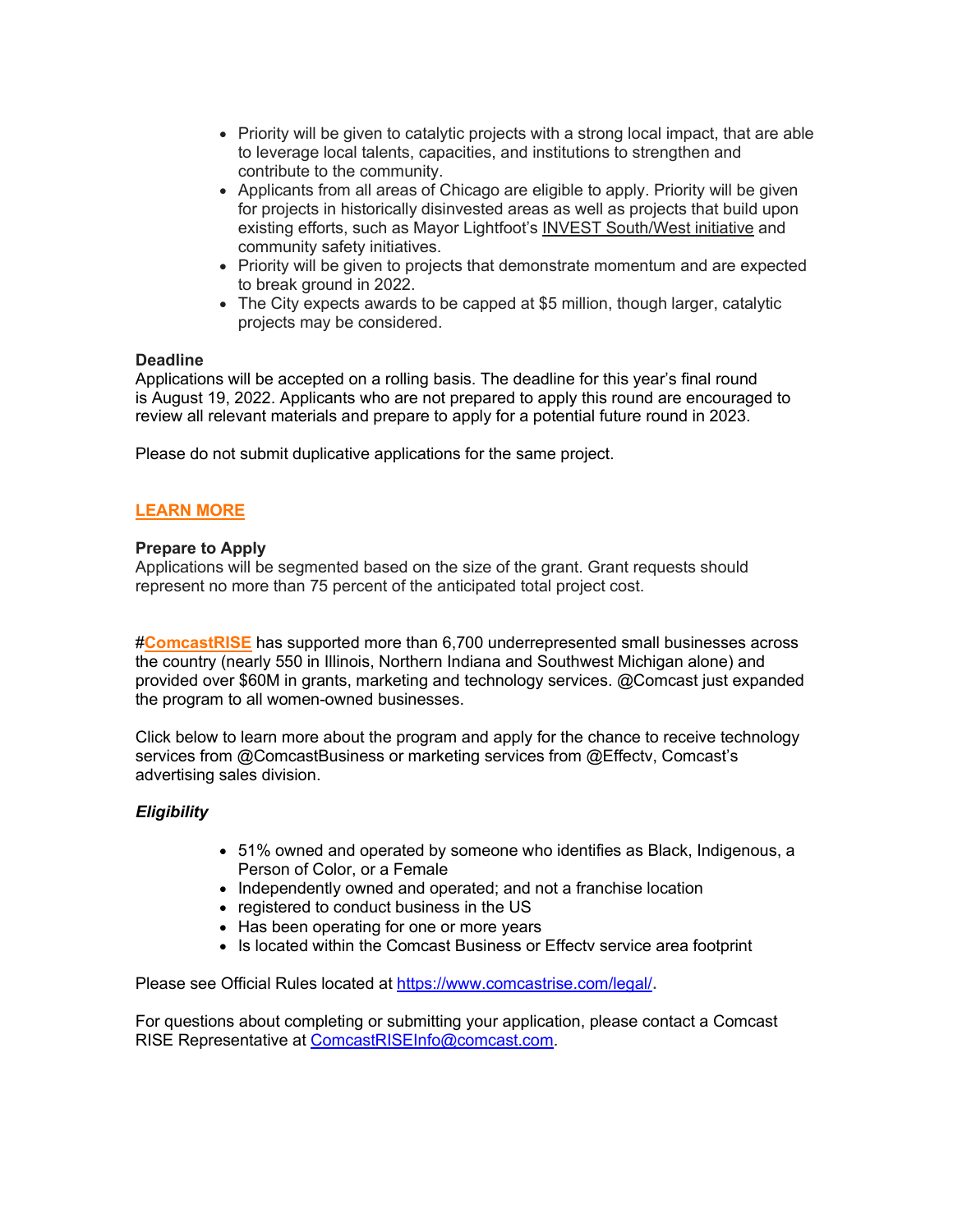*Please review your application prior to submission. Applications that are inaccurate, incomplete or unintelligible for any reason will be voided. Technology Makeover recipients will be required to provide the W-9 form for their business, to comply with IRS guidelines.*

The next wave of applications for Comcast RISE Marketing & Technology Services opened on January 16, 2022, and **will close on June 17, 2022**. Click below to apply for Comcast RISE Marketing & Technology Services.

#### **[LEARN & APPLY HERE](https://urldefense.proofpoint.com/v2/url?u=https-3A__www.comcastrise.com_rise-2Dapply_&d=DwMFaQ&c=euGZstcaTDllvimEN8b7jXrwqOf-v5A_CdpgnVfiiMM&r=gDOaVm5AUM5na5jHJ1HiJA&m=pd24isstHAN93X2n1R6BfEsiVjE1WlXv5gzRuQYapRU&s=kqNLXZDBqeQSwIOXR3zuvsaVgweGA2JMTT-5x9Tsj-4&e=)**

#### **[Cleveland Avenue State Treasurer Urban Success Fund \(CAST US\)](https://urldefense.proofpoint.com/v2/url?u=https-3A__www.castus.page_&d=DwMFaQ&c=euGZstcaTDllvimEN8b7jXrwqOf-v5A_CdpgnVfiiMM&r=gDOaVm5AUM5na5jHJ1HiJA&m=pd24isstHAN93X2n1R6BfEsiVjE1WlXv5gzRuQYapRU&s=byNmxexsVrLn6CQe1_QpyrRUyI0jt11YX_pwTXIVOK0&e=)**

A \$70M initiative that will bridge the capital and resource gap impacting Black, Latinx, and women entrepreneurs in Chicago's South and West Side neighborhoods.

CAST US will leverage the investment and entrepreneurial development expertise of Cleveland Avenue to support this historically underserved group and empower underrepresented entrepreneurs.

#### *Ideal Candidates*

- Founded by Black, Latinx, and women entrepreneurs
- Headquartered (or have significant business operations) in the South and West Side neighborhoods of Chicago
- Representing any industry and seeking early-stage growth capital
- Currently in operation (generating revenue)

Interested in partnering with CAST US to grow your business?

## **[LEARN MORE & APPLY HERE](https://urldefense.proofpoint.com/v2/url?u=https-3A__www.castus.page_&d=DwMFaQ&c=euGZstcaTDllvimEN8b7jXrwqOf-v5A_CdpgnVfiiMM&r=gDOaVm5AUM5na5jHJ1HiJA&m=pd24isstHAN93X2n1R6BfEsiVjE1WlXv5gzRuQYapRU&s=byNmxexsVrLn6CQe1_QpyrRUyI0jt11YX_pwTXIVOK0&e=)**

| <b>Fund Allocation:</b> |                                                                              |
|-------------------------|------------------------------------------------------------------------------|
| 75%                     | Of the fund will be invested in Black and Latinx owned companies.            |
| <b>75%</b>              | Of the fund will be invested in South and West Side Chicago<br>neighborhoods |
| 50%                     | Of the fund will be used to invest in Women Entrepreneurs                    |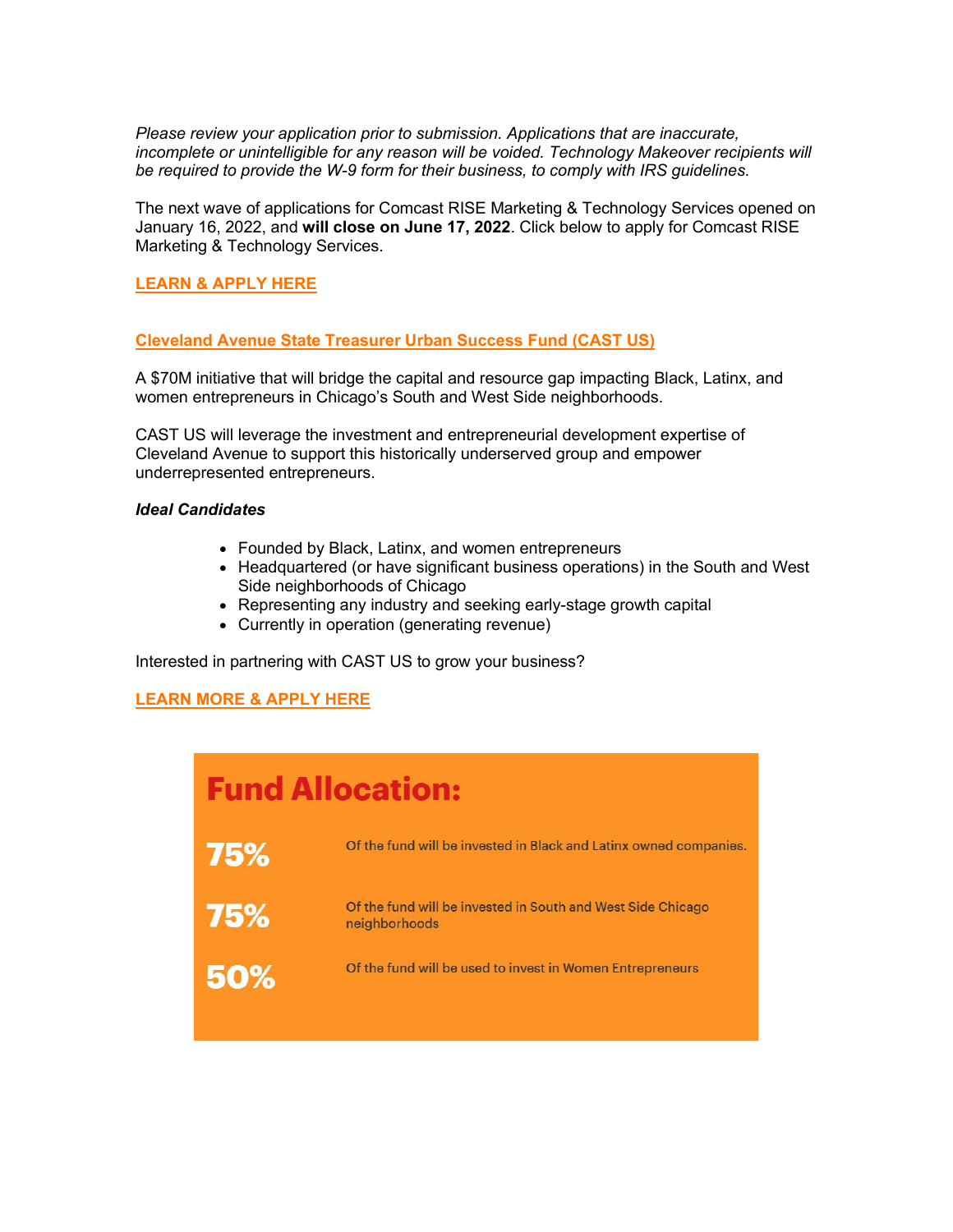**Giving Joy Microgrant** - Available to women 18 and older, you can use the grant to start a new business, or expand your existing business. You can also use the grant to start or expand a nonprofit, non-governmental organization (NGO), charity, or propose a specific activity or project you would like to implement. Grant for \$500. Apply by 6/30/2022. Learn more [here.](https://urldefense.proofpoint.com/v2/url?u=https-3A__givingjoygrants.org_grant-2Dapplication&d=DwMFAw&c=euGZstcaTDllvimEN8b7jXrwqOf-v5A_CdpgnVfiiMM&r=dnXzxc_n2GkW_qziTJ1yXZod2SrGdSTy58-1Lg0JgpY&m=6ZXLFTYryEbPUamRAvyLDtD51orN9KXpaiTvZ6ykTF8&s=y3i7u4WdGhGERXSZhm4dI5L2YkBDSM4MRzIocNJggBY&e=)

**Derby Diversity Week Business Idea Competition** - All submissions on innovative business concepts will be accepted with those ideas with a revolutionary "technological bent" being favored. Finalists will be chosen, introduced at the 2022 Derby Diversity Week in Louisville, Ky., and will receive support, mentoring, and resources to put your idea in motion. Finalists will also have the opportunity to compete later this year for the \$50,000 grand prize which will include a host of benefits including monetary support for production. Learn more [here.](https://urldefense.proofpoint.com/v2/url?u=https-3A__www.derbydiversity.com_ideathon-2D2022&d=DwMFAw&c=euGZstcaTDllvimEN8b7jXrwqOf-v5A_CdpgnVfiiMM&r=dnXzxc_n2GkW_qziTJ1yXZod2SrGdSTy58-1Lg0JgpY&m=6ZXLFTYryEbPUamRAvyLDtD51orN9KXpaiTvZ6ykTF8&s=pyubyU797BtXI6MxkEOGGHHTppfpIhLmtjPg3qpB4f4&e=)

**Dream Big Awards** - Must be a for-profit business operating for at least one (1) year primarily within the United States with less than 250 employees OR gross revenues of less than \$20 million for each of 2021 and 2022. Grant for \$25,000. Apply by 7/8/2022. Learn more [here.](https://urldefense.proofpoint.com/v2/url?u=https-3A__www.uschamber.com_co_dream-2Dbig-2Dawards_dream-2Dbig-2Dawards-2D2022&d=DwMFAw&c=euGZstcaTDllvimEN8b7jXrwqOf-v5A_CdpgnVfiiMM&r=dnXzxc_n2GkW_qziTJ1yXZod2SrGdSTy58-1Lg0JgpY&m=6ZXLFTYryEbPUamRAvyLDtD51orN9KXpaiTvZ6ykTF8&s=jtdb65gw0O2zAgqRT_o5CeIrb9JVp40Fx8xq_FATcPI&e=)

**Fearless Strivers** - Open to black women who are legal U.S. residents (including DC), 18+ and the principal owner of a U.S.-based small business. Grants for \$10,000. Apply by 12/31/22. Learn more [here.](https://urldefense.proofpoint.com/v2/url?u=https-3A__www.fearless.fund_strivers&d=DwMFAw&c=euGZstcaTDllvimEN8b7jXrwqOf-v5A_CdpgnVfiiMM&r=dnXzxc_n2GkW_qziTJ1yXZod2SrGdSTy58-1Lg0JgpY&m=6ZXLFTYryEbPUamRAvyLDtD51orN9KXpaiTvZ6ykTF8&s=3iorIYTT39cc4UJMo72uW5lbvHOhiMYuGX4kkt5vvVE&e=)

**Juntos Crecemos Hispanic Digital & Delivery Program** - PepsiCo is inviting Latina entrepreneurs who work in food service to apply for eight weeks of personalized expert consultation, including best practices across operations, technology, marketing and digital presence. Learn more [here.](https://urldefense.proofpoint.com/v2/url?u=https-3A__pepsicojuntoscrecemos.com_jefaowned_&d=DwMFAw&c=euGZstcaTDllvimEN8b7jXrwqOf-v5A_CdpgnVfiiMM&r=dnXzxc_n2GkW_qziTJ1yXZod2SrGdSTy58-1Lg0JgpY&m=6ZXLFTYryEbPUamRAvyLDtD51orN9KXpaiTvZ6ykTF8&s=WAsKrM7aHlJWzr5o2NHMV0tEwpyvTpAbFznE-MWAnW0&e=)

**UnderFUNDED Spring 2022** - Grant for \$5000 for one deserving Black female small business owner. Learn more [here.](https://urldefense.proofpoint.com/v2/url?u=https-3A__www.thewellwork.co_grants-23apply-2Dnow&d=DwMFAw&c=euGZstcaTDllvimEN8b7jXrwqOf-v5A_CdpgnVfiiMM&r=dnXzxc_n2GkW_qziTJ1yXZod2SrGdSTy58-1Lg0JgpY&m=6ZXLFTYryEbPUamRAvyLDtD51orN9KXpaiTvZ6ykTF8&s=LC3ulKWgYx_vaBOPpOt_xEuDpA9ld46R3_lZETbMIRk&e=)

**You Glow Girl Women Entrepreneur Grant** - Grant for \$10,000 is open to all women entrepreneurs in the US. Apply by July 1. Top 25 will be announced for round 2 on July 8. Top 10 will be announced for round 3 on August 1. Winner announced mid-August. Learn more [here.](https://urldefense.proofpoint.com/v2/url?u=https-3A__www.eatmeguiltfree.com_pages_youglowgirl&d=DwMFAw&c=euGZstcaTDllvimEN8b7jXrwqOf-v5A_CdpgnVfiiMM&r=dnXzxc_n2GkW_qziTJ1yXZod2SrGdSTy58-1Lg0JgpY&m=6ZXLFTYryEbPUamRAvyLDtD51orN9KXpaiTvZ6ykTF8&s=ZcwgQSmwxKHJkaDy75vHxB9n6pzt8AO3OmWUVWrEiso&e=)

**AAPISTRONG Restaurant Fund** - With support from Grubhub, this fund serves to support AANHPI restaurant owners. Must be based in US and restaurant must be Asian American/Pacific Islander/Native Hawaiian majority-owned. Grants for \$25,000 - \$100,000. Apply by 6/22/22. Learn more [here.](https://urldefense.proofpoint.com/v2/url?u=https-3A__www.aapistrong.com_2022-2Drestaurant-2Dfund&d=DwMFaQ&c=euGZstcaTDllvimEN8b7jXrwqOf-v5A_CdpgnVfiiMM&r=gDOaVm5AUM5na5jHJ1HiJA&m=pd24isstHAN93X2n1R6BfEsiVjE1WlXv5gzRuQYapRU&s=GrcHIW0QYr4PjyWf7BJVMDAFtZ6M3f6fTDolUqVN1AE&e=)

**Amazon's Black Business Accelerator** - Dedicated to helping build sustainable equity and growth for Black entrepreneurs by enabling their success as sellers. Grow your business with access to financial support, strategic business guidance and mentorship, and marketing and promotional support. Learn more [here.](https://urldefense.proofpoint.com/v2/url?u=https-3A__sell.amazon.com_programs_black-2Dbusiness-2Daccelerator&d=DwMFaQ&c=euGZstcaTDllvimEN8b7jXrwqOf-v5A_CdpgnVfiiMM&r=gDOaVm5AUM5na5jHJ1HiJA&m=pd24isstHAN93X2n1R6BfEsiVjE1WlXv5gzRuQYapRU&s=qAUhNdvSWZXOMc5vh0tgdJVzrFaoVvBgOkPQXIo-7-8&e=)

**Antares REACH Grant Program USA** - Hello Alice and the Global Entrepreneurship Network (GEN), the Antares REACH Grant Program will provide \$20,000 grants to small businesses, with an emphasis on businesses preparing for their next stage of growth; operated by historically underrepresented entrepreneurs; and providing important community services. Grant for \$20,000. Apply by 7/14/22. Learn more [here.](https://urldefense.proofpoint.com/v2/url?u=https-3A__helloalice.com_grants_antares-2Dcapital_&d=DwMFaQ&c=euGZstcaTDllvimEN8b7jXrwqOf-v5A_CdpgnVfiiMM&r=gDOaVm5AUM5na5jHJ1HiJA&m=pd24isstHAN93X2n1R6BfEsiVjE1WlXv5gzRuQYapRU&s=ykG7jNrfWVswm2mex0gq-EIbHJJoEX7jyukaeU8uGY8&e=)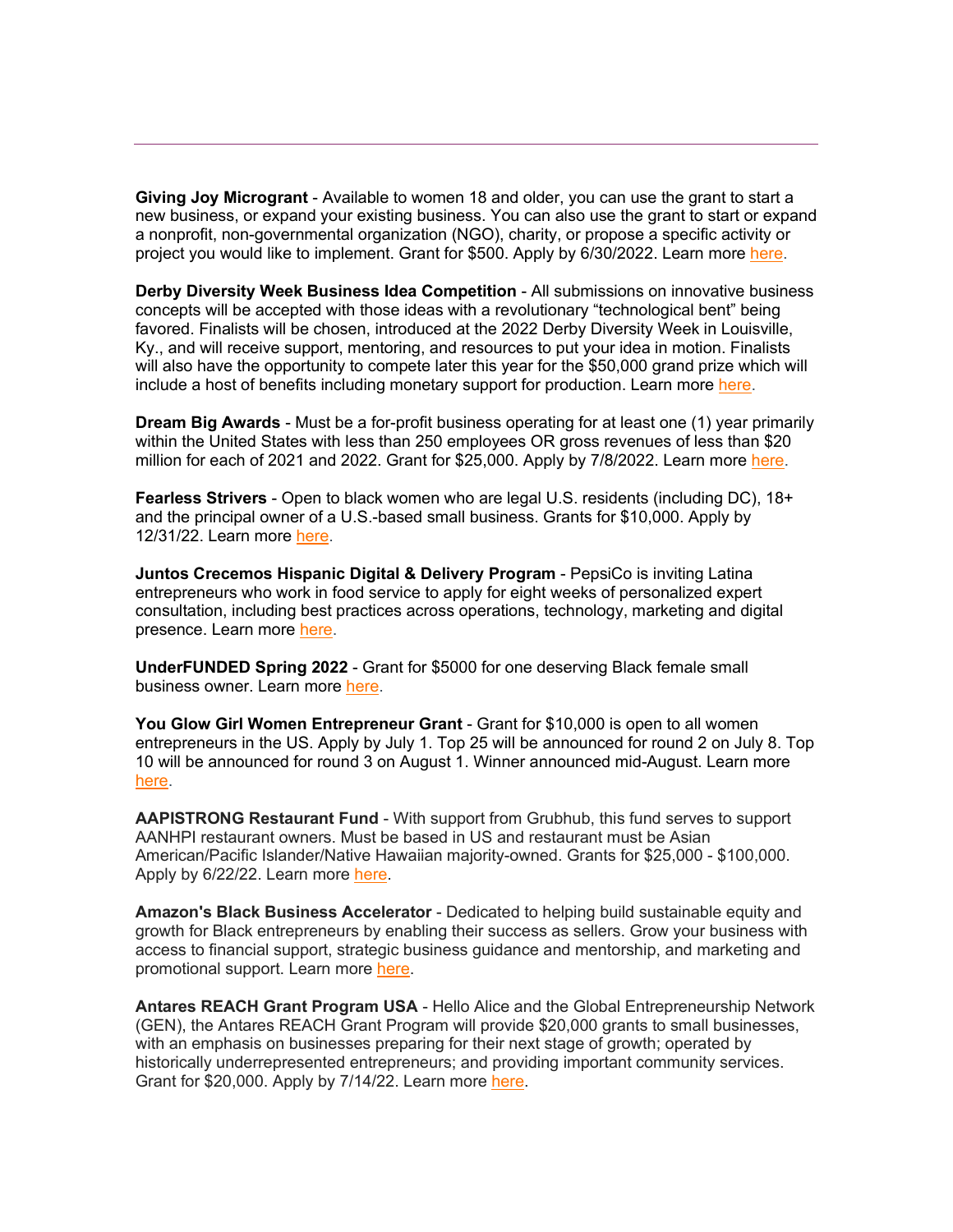**AT&T Black Future Maker** - Black Future Makers are dedicated individuals pursuing greater possibilities for the greater good. Submit a video of 30-60 seconds, or photo, on your Instagram feed explaining how you are pursuing greater possibilities for you and the community. Grants for \$10,000. Apply by 12/31/22. Learn more [here.](https://urldefense.proofpoint.com/v2/url?u=https-3A__www.attdreaminblack.com_contest&d=DwMFaQ&c=euGZstcaTDllvimEN8b7jXrwqOf-v5A_CdpgnVfiiMM&r=gDOaVm5AUM5na5jHJ1HiJA&m=pd24isstHAN93X2n1R6BfEsiVjE1WlXv5gzRuQYapRU&s=RPXi6Wms1xboK1tVhYnwhD5B304x26jsZyo3LOtGuEI&e=)

**Bank of America Breakthrough Lab Accelerator** - Breakthrough Lab is an accelerator program for minority founders from underserved communities. It provides access to expertise and mentorship for early-stage businesses that are building growth models, establishing industry contacts and positioning themselves for new funding. Apply by 6/20/22. Learn more [here.](https://urldefense.proofpoint.com/v2/url?u=https-3A__business.bofa.com_en-2Dus_content_breakthrough-2Dlab-2Daccelerator-2Dprogram.html&d=DwMFaQ&c=euGZstcaTDllvimEN8b7jXrwqOf-v5A_CdpgnVfiiMM&r=gDOaVm5AUM5na5jHJ1HiJA&m=pd24isstHAN93X2n1R6BfEsiVjE1WlXv5gzRuQYapRU&s=8wj7SSTIqX78QuD8lcB22I0TR54zckUIr0Yxo-Osuns&e=)

**Black Ambition Prize** - The Black Ambition Prize competition provides a platform for Black and Latinx founders across the nation and students and recent alumni of Historically Black Colleges and Universities (HBCUs) to access growth capital, pitch feedback, and mentorship. Eligible applicants consist of Black and Latinx innovators building early-stage ventures. Grants for up to \$1MM. Apply by 6/20/22. Learn more [here.](https://urldefense.proofpoint.com/v2/url?u=https-3A__blackambitionprize.com_prize-2Dapplication&d=DwMFaQ&c=euGZstcaTDllvimEN8b7jXrwqOf-v5A_CdpgnVfiiMM&r=gDOaVm5AUM5na5jHJ1HiJA&m=pd24isstHAN93X2n1R6BfEsiVjE1WlXv5gzRuQYapRU&s=aKk8UOC05x9byFFRGCt8_n4ym9esejsvzjFVQOnIn1Q&e=)

**Black Girl Ventures (BGV) Fall 2022 Pitch Program** - If you're a Black/Brown womanidentifying founder in Austin, Chicago, Detroit, Houston, Los Angeles, or Miami, you can apply by 7/1/22. Learn more [here.](https://urldefense.proofpoint.com/v2/url?u=https-3A__www.blackgirlventures.org_apply-2Dto-2Dpitch&d=DwMFaQ&c=euGZstcaTDllvimEN8b7jXrwqOf-v5A_CdpgnVfiiMM&r=gDOaVm5AUM5na5jHJ1HiJA&m=pd24isstHAN93X2n1R6BfEsiVjE1WlXv5gzRuQYapRU&s=j-kUcZ3FovJpyu8M9oDYDNDuUdgG8PHK8FeWRf8je90&e=)

**Dream Big Awards** - Must be a for-profit business operating for at least one (1) year primarily within the United States with less than 250 employees OR gross revenues of less than \$20 million for each of 2021 and 2022. Grant for \$25,000. Apply by 7/8/2022. Learn more [here.](https://urldefense.proofpoint.com/v2/url?u=https-3A__www.uschamber.com_co_dream-2Dbig-2Dawards_dream-2Dbig-2Dawards-2D2022&d=DwMFaQ&c=euGZstcaTDllvimEN8b7jXrwqOf-v5A_CdpgnVfiiMM&r=gDOaVm5AUM5na5jHJ1HiJA&m=pd24isstHAN93X2n1R6BfEsiVjE1WlXv5gzRuQYapRU&s=CVUQaZevb1232vzTnhZWjPvLdoR1Pe-s3rKqkMzxHwM&e=)

**Driving Small Business Forward** - Ten \$25,000 grants will be awarded to Hispanic Small Businesses to use towards the purchase of a commercial vehicle. Apply by 6/17/22. Learn more [here.](https://urldefense.proofpoint.com/v2/url?u=https-3A__helloalice.com_partners_progressive_&d=DwMFaQ&c=euGZstcaTDllvimEN8b7jXrwqOf-v5A_CdpgnVfiiMM&r=gDOaVm5AUM5na5jHJ1HiJA&m=pd24isstHAN93X2n1R6BfEsiVjE1WlXv5gzRuQYapRU&s=bgr9zAb4X79QuJ_9BnAD1bZ6L3C-XhzoFoLqC0ISuxI&e=)

**eBay Up and Running Grant** - Business sellers will be asked to share details of their small business and how they plan to use the grant to accelerate their growth. eBay is looking to identify sellers who represent a diverse range of backgrounds, bring their unique experiences and inventory to the marketplace, and are committed to their communities and the eBay ecosystem. Grants for \$10,000. Apply by 6/10/22. Learn more [here.](https://urldefense.proofpoint.com/v2/url?u=https-3A__helloalice.com_partners_ebay_&d=DwMFaQ&c=euGZstcaTDllvimEN8b7jXrwqOf-v5A_CdpgnVfiiMM&r=gDOaVm5AUM5na5jHJ1HiJA&m=pd24isstHAN93X2n1R6BfEsiVjE1WlXv5gzRuQYapRU&s=r2Ea37MAY-OuqgqW3u0TPB-aF6Ofy9baafGdpPDuZI0&e=)

**Famous Amos Ingredients for Success Entrepreneurs Initiative** - Your business must be at minimum 90% Black-owned to be considered for this program and have been in operation for five years or less. Pitch competition for \$50,000. Apply by 6/26/22. Learn more [here.](https://urldefense.proofpoint.com/v2/url?u=https-3A__famousamos.nationalbcc.org_apply&d=DwMFaQ&c=euGZstcaTDllvimEN8b7jXrwqOf-v5A_CdpgnVfiiMM&r=gDOaVm5AUM5na5jHJ1HiJA&m=pd24isstHAN93X2n1R6BfEsiVjE1WlXv5gzRuQYapRU&s=pPC0ut9uYLzzVrr-DSkxDQaBJjpGSuN2EOBPpY6tSO4&e=)

**Fearless Strivers** - Open to black women who are legal U.S. residents (including DC), 18+ and the principal owner of a U.S.-based small business. Grants for \$10,000. Apply by 12/31/22. Learn more [here.](https://urldefense.proofpoint.com/v2/url?u=https-3A__www.fearless.fund_strivers&d=DwMFaQ&c=euGZstcaTDllvimEN8b7jXrwqOf-v5A_CdpgnVfiiMM&r=gDOaVm5AUM5na5jHJ1HiJA&m=pd24isstHAN93X2n1R6BfEsiVjE1WlXv5gzRuQYapRU&s=-rdYDHpwCtuPw2IVadUKe7DB6_OftCQ_OvWd41jb4IA&e=)

**Founders First Job Creators** - Must be located in the state of Pennsylvania or New Jersey and have a current staff of 2-20 employees. Your company must be a service-based business and at least one revenue stream serving other businesses. Must be a for-profit company with annual revenues between \$100K and \$3 million. Grants for up to \$10,000. Apply by 6/13/22. Learn more [here.](https://urldefense.proofpoint.com/v2/url?u=https-3A__foundersfirstcdc.org_pa-2Dnj_&d=DwMFaQ&c=euGZstcaTDllvimEN8b7jXrwqOf-v5A_CdpgnVfiiMM&r=gDOaVm5AUM5na5jHJ1HiJA&m=pd24isstHAN93X2n1R6BfEsiVjE1WlXv5gzRuQYapRU&s=XJjsrrhDeVKTD-RXY2_XukKxjbT0HgDg0gfaVpSX-1k&e=)

**HerRise Micro-Grant** - Each month a \$500 micro-grant will be awarded to a for-profit small business owned by women of color. Past recipients used their growth grants for computers,